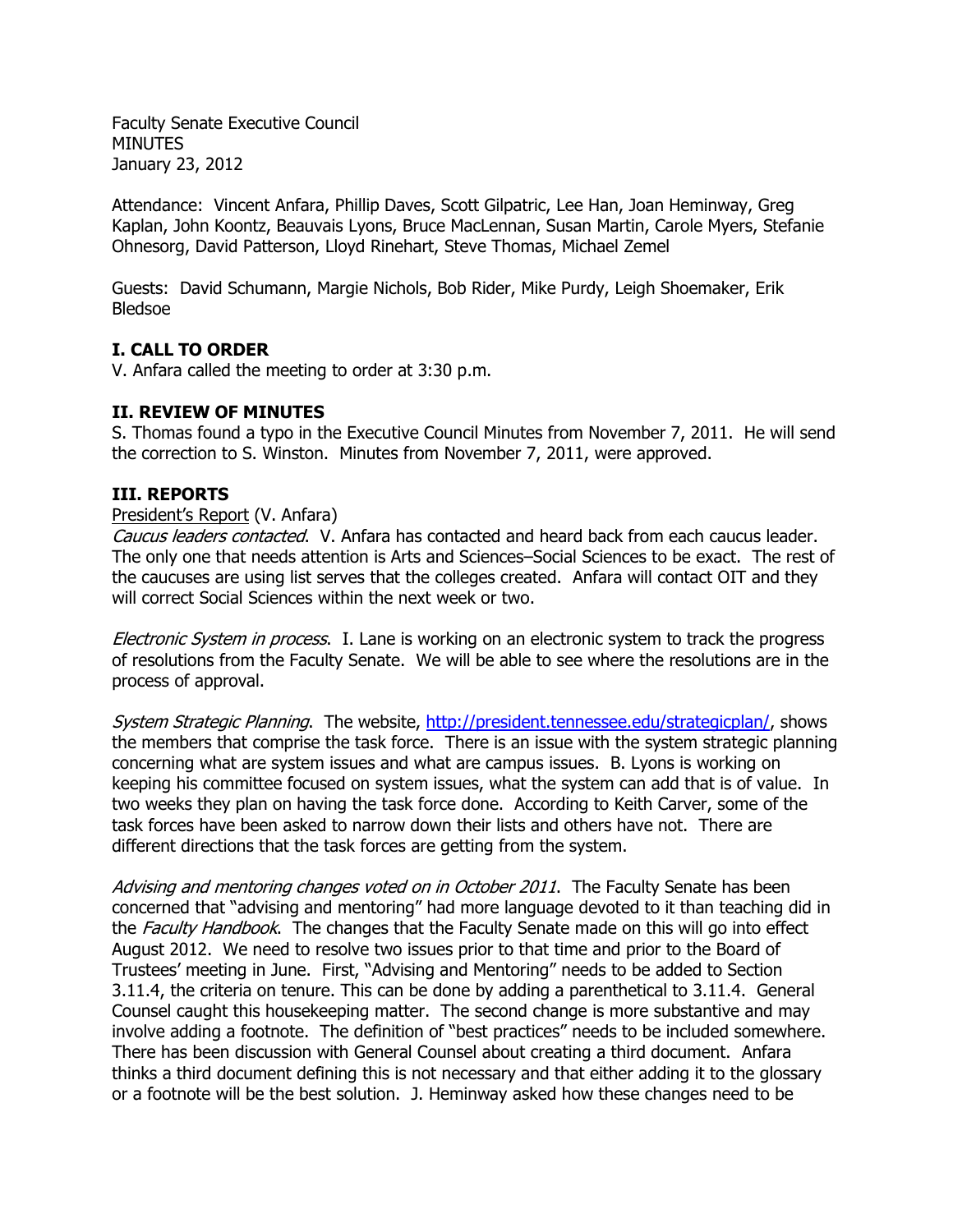made. Anfara suggests that the parenthetical for 3.11.4 be brought before the full Senate as an information item. For the footnote, we will have to get the exact wording from Lela that will make General Counsel happy. That will need to come from P. Daves' committee to the full Senate for approval. Heminway suggested bringing both changes to the full Senate as housekeeping items and was interested in hearing more about the General Counsel's objections to a footnote.

Mic Night. March 7 is Mic Night at the Relix Variety Theatre.

### Chancellor's Report (J. Cheek)

There was no report, as Chancellor Cheek was not able to attend the meeting.

#### Provost's Report (S. Martin)

Student Online Evaluation. There was an increased percentage of students who completed all their evaluations online from 34% in pilot to over 50.1%. Seventy percent (70%) of students filled out at least one evaluation. There is a work group meeting this week to assess how to increase participation. Martin is appointing a task force on evaluation of teaching. She has sent out nominations for that. The deadline for nominations is this week. The purpose of the task force will be to look at what other tools are available to evaluate teaching. Martin does not want to abandon SAIS before we have another alternative and does not want to create our own. S. Gilpatric will send Budget and Planning's dialog on this issue to Martin, as will L. Rinehart for Teaching and Learning. Anfara would like Rinehart to be there as chair of the Senate's Teaching and Learning Council. Martin will wait on the nominations for the task force until next Monday, as some of the EC members were not aware that this was going on.

System Wide Strategic Plan. Martin reiterated the importance of thinking of what are system level activities. Lyons pointed out that one aspect of the plan deals with the land grant mission and that is an example of a flawed goal of the system as the system is not a land grant enterprise. The land grant institutions are UTK and UTIA.

Anfara pointed out another example where the plan may be flawed: goal and initiative one concerns raising graduate rates and he does not see that as a system issue but a campus one. Heminway added that her group had been discussing the idea of facilitation and support as a role of the system; some campuses want the system to support them. Lyons stressed that efforts to empower the system to have more engagement in things requires looking at taxation of campuses. If specific campuses want the system to have more authority, the money has to come from them.

Anfara brought one more piece of information to the Senate. Wanda Costen went to COIA (Coalition on Intercollegiate Athletics). Costen and Anfara have yet to meet but they will. She reports to Athletics next Monday.

### **IV. OLD BUSINESS**

There was no old business.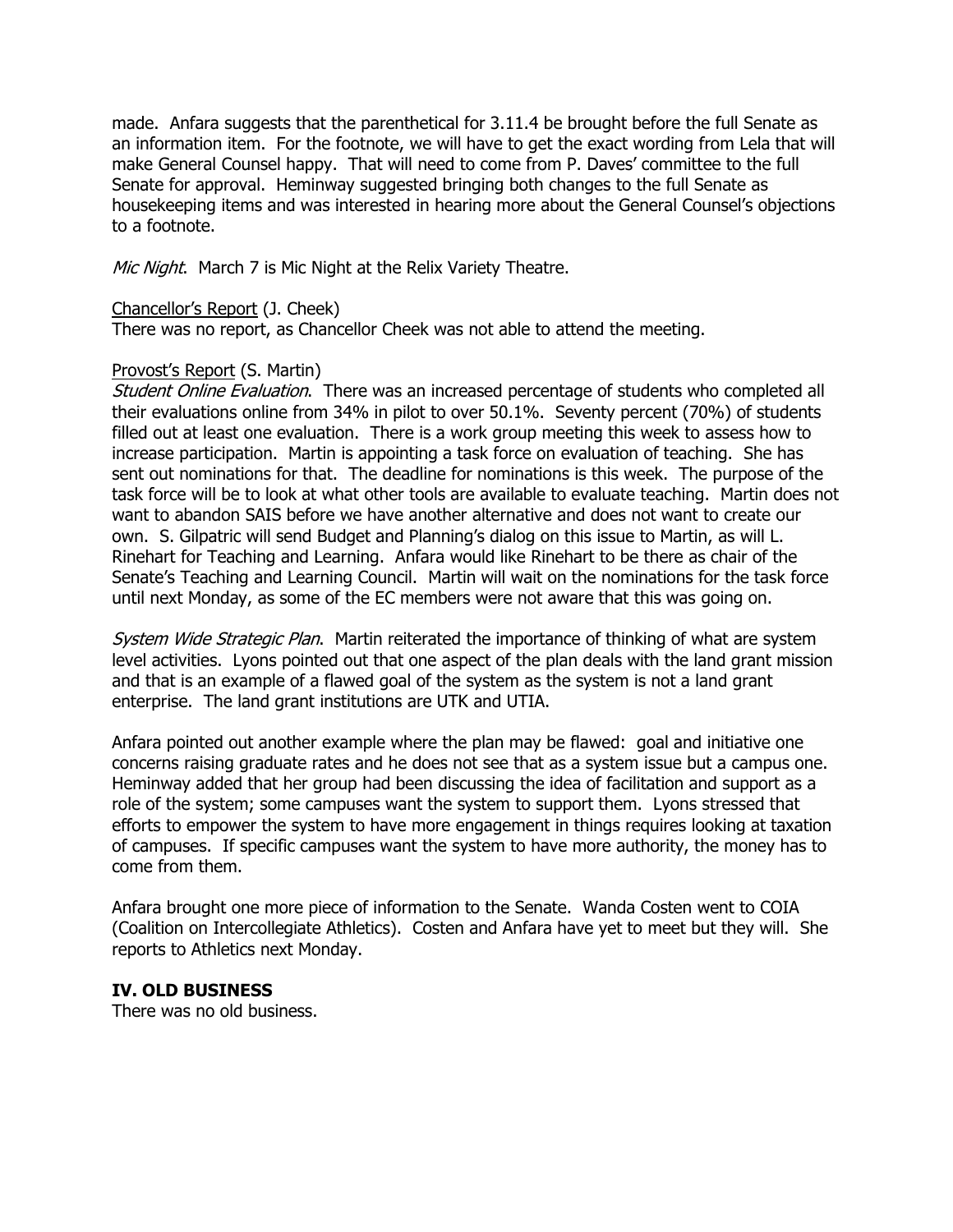### **V. NEW BUSINESS**

Center for Community Engagement (D. Schumann and B. Rider)

Schumann and Rider were invited to speak about the Task Force they co-chair. The Task Force has been working with planning the creation of a center on community engagement. The center will serve as a central organization of community efforts of the university. UTK is a member of TRUCEN (The Research University Civic Engagement Network) as are many of our peer institutions and top 25 schools. Rider will attend a TRUCEN meeting next month. The benefits of the Center will include increased retention, graduation rates, and visibility for UT.

Schumann presented a PowerPoint on the plan for the center. (See PPT presentation that is linked on the Faculty Senate website).

G. Kaplan asked whether there was a list of all the departments that had service learning classes. One was constructed last year for the Provost. This Center will serve as a composite for the Service Learning Classes. M. Zemel raised the issue of how the center will approach engagement beyond Knox area. Schumann said the Center will create partnerships with other schools and the TRUCEN organization.

#### Volunteer Spirit Statement Focus Group Activity (D. Schumann)

The Learning Consortium meets every 3 weeks to talk about student learning and improving it. The group would like to create a statement about what it means to be a volunteer. Schumann asked EC members to write down thoughts on what it means to be a vol. Email thoughts to [dschuman@utk.edu.](mailto:dschuman@utk.edu)

#### Branding/Etc. (M. Nichols, E. Bledsoe, L. Shoemaker and M. Purdy)

The new website for campus will be debuted next week. The old one was from 2007. University websites are becoming much more standardized in the fact that there are certain things prospective students expect to see when they come to a university's website. The biggest change in the website is that it has been re-architected; it's more user friendly for mobile devices.

Lyons brought up the topic of the effectiveness of the Google search function of the site and asked if it was going to be improved. E. Bledsoe asked for some examples of bad searches so he could send them on to OIT. One example from Lyons was searching the Senate archives. Lyons also asked about the continuity of branding across departments and colleges. The web team, in February or March will law out templates for departments and expect them to adapt as time allows; there is no set deadline. Heminway asked if the new site would retain the people search function. It will. Anfara brought up the issue of the directory not being up-to-date as it has some professors on it that have not taught at the university for years (and others who are deceased).

#### Teaching and Learning Council (L. Rinehart)

Rinehart passed out four documents. Rinehart provided an update on the Chancellor's Teaching Awards. In addition to teaching awards there were awards for graduate advising and mentoring and undergraduate advising and mentoring. They are in the process of hearing back from nominees. In April, Rinehart will send emails to the nominees that did not respond back and see why they did not respond. For next year there are a few things to consider: the process for solicitations is a challenge. Currently he goes through the Deans to contact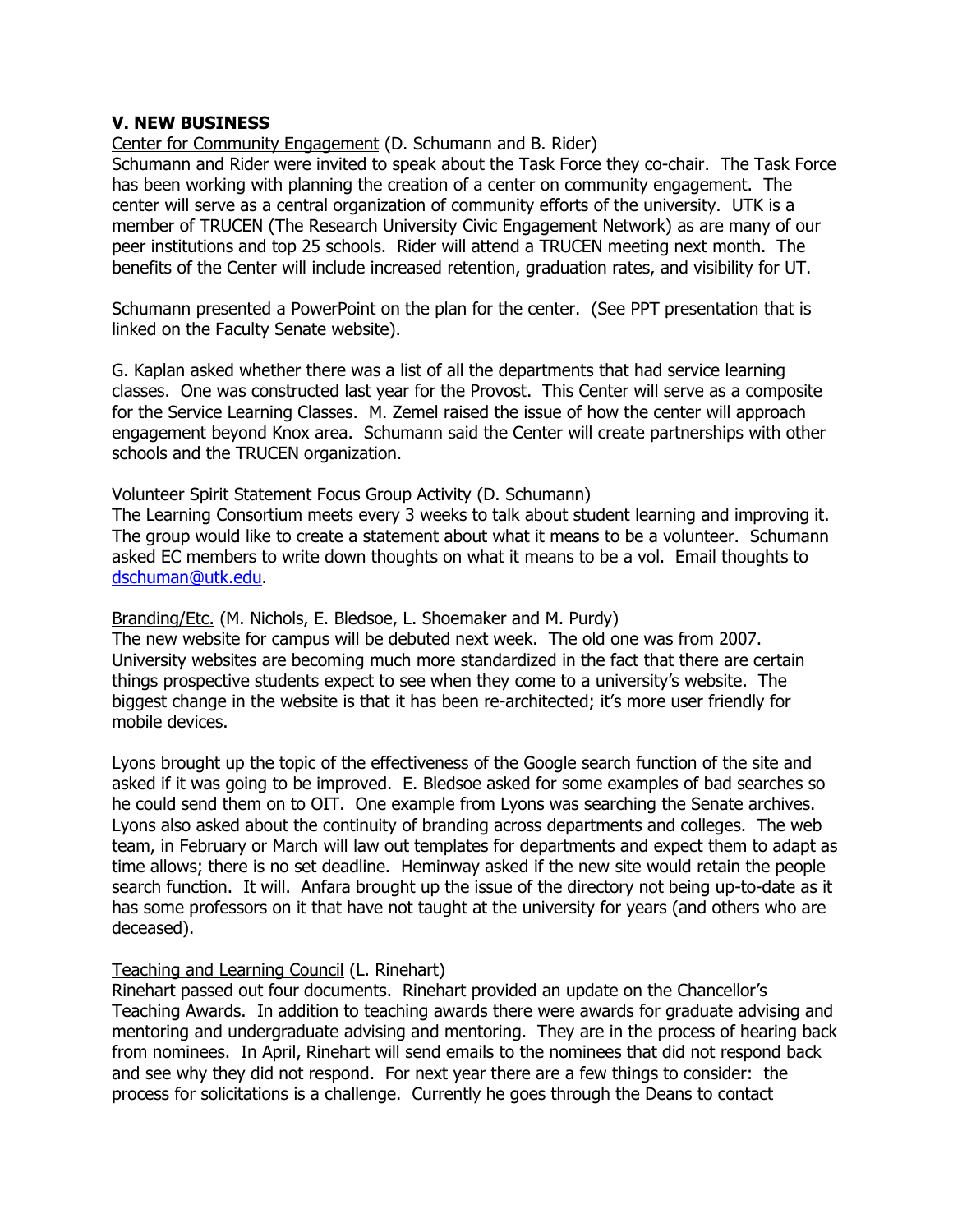students. Also, an issue to consider is the nomination of faculty members versus professional advisors for the advising awards.

TLC met in early December to discuss the peer teaching review and SAIS. Rinehart handed out the minutes from that meeting. With respect to the peer teaching review, TLC discussed mostly "managerial aspects of the process," meaning consistency in implementation, questions of dealing with difference in teaching philosophies. At this point Rinehart began to wonder what TLC's responsibility is; what is the Faculty Affairs role in this process.

TLC also discussed the SAIS process. TLC was tasked to look into the content of SAIS. TLC ranked the SAIS questions. This year the committee wanted to look at all items of the document and redrafted it. The final document sent around was the outcome of that process. The re-drafting was mostly wordsmithing. Rinehart asked S. Martin if there was a contract with SAIS and if it any contractual relationship would hinder us from changing the document. Martin said we purchased SAIS so she did not think there would be any issue in changing what is used.

Anfara asked Rinehart if there was any resolution that needed to come before the Senate. TLC is comfortable with moving the peer review document forward with Faculty Affairs. P. Daves and Rinehart will meet to determine what needs to go in the faculty handbook and manual for evaluation or where it needs to go.

### Library & Information Technology Committee (C. Myers)

C. Myers spoke of the transitions on the committee. There is a new contact for OIT, Bob Campbell; a new Dean of Libraries, Steve Smith; and, Holly Mercer is the Associate Dean for Scholarly Communications, who will deal with all digital library initiatives and she is dealing with New Found Press and TRACE. The committee is working on Top 25 initiatives for OIT and Libraries. Libraries are feeling pressure to put together an academic plan based on smaller revenues. Apps at UTK.edu is a new remote server (Cloud Technology) for OIT labs. Myers mentioned LanMan executive committee labs was new, but was unsure what it was. The committee also discussed the faculty reviews online and she felt the discussion in committee went well. There is a brewing issue concerning the switch from CENTRA to Blackboard Collaborate. The committee will meet next week and Myers feels like most of the meeting will be on this issue.

One final issue is fair use and monitoring this. There was a Georgia State case on copyright infringement where charges were filed against individual administrators. There is no hard fast rule on fair use and the rules are still evolving. About 10-15% of your materials can be used without problems. Course reserves are going away. Digital media services will be scanning everything and getting links through blackboard. Renee Smith is over that service and is knowledgeable. Teresa Walker in the library has produced a document on this. Anfara suggested having the document on fair use passed out at the next meeting of the Faculty Senate.

#### Shared Governance Fund (B. Lyons)

In December, Anfara and Thomas hosted the past presidents of the Faculty Senate for a luncheon. Lyons was reminded at this luncheon of the Shared Governance Fund. He would like to revive awareness of the fund. The fund was established in 2004 with the purpose of giving the Senate a source of revenue independent from the Chancellor and the Provost. Currently, it